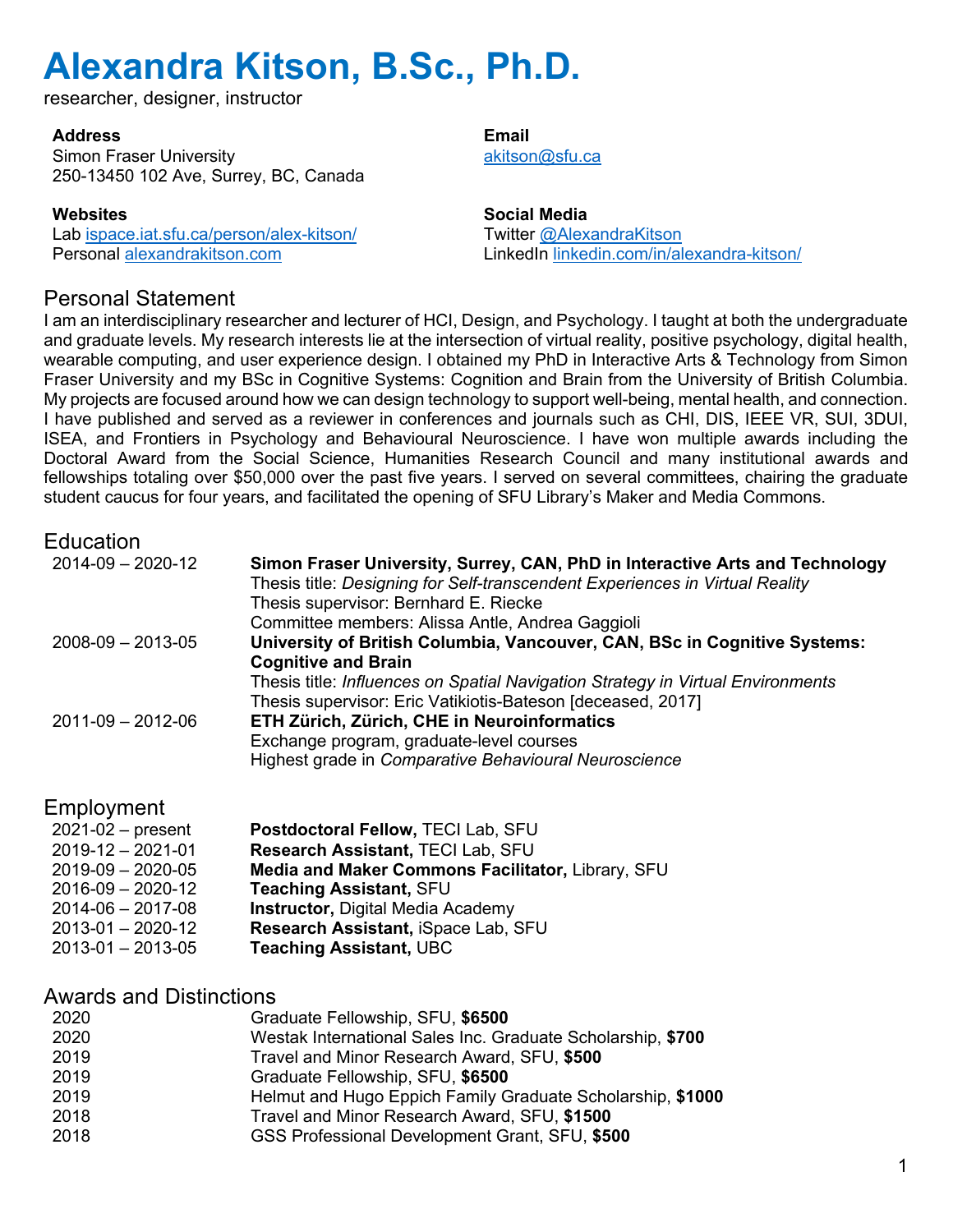| 2018 | Doctoral Award, SSHRC, \$20000/yr, SFU                                   |
|------|--------------------------------------------------------------------------|
| 2018 | Graduate Fellowship, SFU, \$6500                                         |
| 2018 | The Franklin D. & Helen K. Van Pykstra Graduate Scholarship, SFU, \$3500 |
| 2018 | Travel and Minor Research Award, SFU, \$500                              |
| 2017 | Distress Services Award, Vancouver Crisis Centre                         |
| 2017 | Open Access Award, SFU, \$100                                            |
| 2017 | Vanier Canada Graduate Scholarship, NSERC, \$50000/yr (SFU nomination)   |
| 2017 | Doctoral Graduate Scholarship, NSERC, \$21000/yr (SFU nomination)        |
| 2017 | Graduate Fellowship, SFU, \$6500                                         |
| 2017 | The Clark Wilson Graduate Scholarship, \$1400                            |
| 2016 | 3MT Competition Finalist (Semi-Final Winner), SFU, \$100                 |
| 2016 | 500 Hours for Community Service Award, Vancouver Crisis Centre           |
| 2016 | Travel and Minor Research Award, SFU, \$500                              |
| 2015 | FCAT Graduate Fellowship, SFU, \$3250                                    |
| 2012 | Crichton Family Bursary, UBC, \$1000                                     |
| 2012 | Kelly and Diane Gibney Bursary in Science, UBC, \$150                    |
| 2008 | Catalyst Paper Corporation Scholarship, UBC, \$3000                      |
| 2008 | Norman MacKenzie Alumni Entrance Scholarship, UBC, \$2000                |
| 2008 | President's Entrance Scholarship, UBC, \$2000                            |

#### Publications<sup>12</sup>

*\* presenting author*

#### **Refereed Journals**

**Kitson, A**., Chirico, A., Gaggioli, A., & Riecke, B. E. (2020). A Review on Research and Evaluation Methods for Investigating Self-transcendence. *Frontiers in Psychology*, *11*, 2880: 1-23. DOI

- **Kitson, A.,** Prpa, M., & Riecke, B. E. (2018). Immersive Interactive Technologies for Positive Change: A Scoping Review and Design Considerations. *Frontiers in Psychology*, *9*, 1–19. DOI
- **Kitson, A**., Sproll, D., & Riecke, B. E. (2016). Influence of Ethnicity, Gender and Answering Mode on a Virtual Pointto-Origin Task. *Frontiers in Behavioural Neuroscience*, 7(10.3389): 1-22. DOI

#### **Refereed Conference Proceedings: Full Papers**

- **Kitson, A.\***, Stepanova, E. R., Aguilar, I. A., Wainwright, N., & Riecke, B. E. (2020, July). Designing Mind(set) and Setting for Profound Emotional Experiences in Virtual Reality. In *Proceedings of the Designing Interactive Systems (ACM DIS) Conference*. Eindhoven, Netherlands: ACM: 1-14. DOI
- **Kitson, A.**\*, Schiphorst, T., & Riecke, B. E. (2018, April). Are You Dreaming? Designing for Introspective Experiences in Virtual Reality through a Phenomenological Study on Lucid Dreaming Practices. In *Proceedings of the 2018 CHI Conference on Human Factors in Computing Systems*, Montreal, QC, Canada. ACM: 1-10. DOI

<sup>1</sup> *Peer-reviewed conference papers in high-quality venues are a major form of scholarly dissemination at the intersection of computer science, HCI, and cognitive science. Competition, reviewing rigour, and rejection rates are often equally competitive as top academic journals, e.g., ACM CHI conference is the highest ranked on Google Scholar metrics under HCI, higher than any journals in the field. Note also that Google Scholar metrics do not include "Interaction Design" as a category or list major journals. The category "HCI" was used for rankings and ratings, which may underestimate the significance of several publications (e.g., Interacting with Computers) that have a strong design foci.*

 $2$  Notes on authorship order and contribution: For all first authored papers, I was the project lead, which includes lead on conceptualization, theorizing, literature review, study design and implementation, data analysis, publication writing and ethics application. For second author papers, the contribution is similar, and the first author is either my supervisor or a fellow graduate student. In general author order for all papers is determined by contribution level following from the Vancouver Convention. For all papers below I have met the criteria: 1) made a substantial contribution to the conception or design of the work; or the acquisition, analysis, or interpretation of data for the work; AND 2) drafted or revised the work critically for important intellectual content; AND 3) had final approval of the version to be published; AND 4) agreed to be accountable for the work.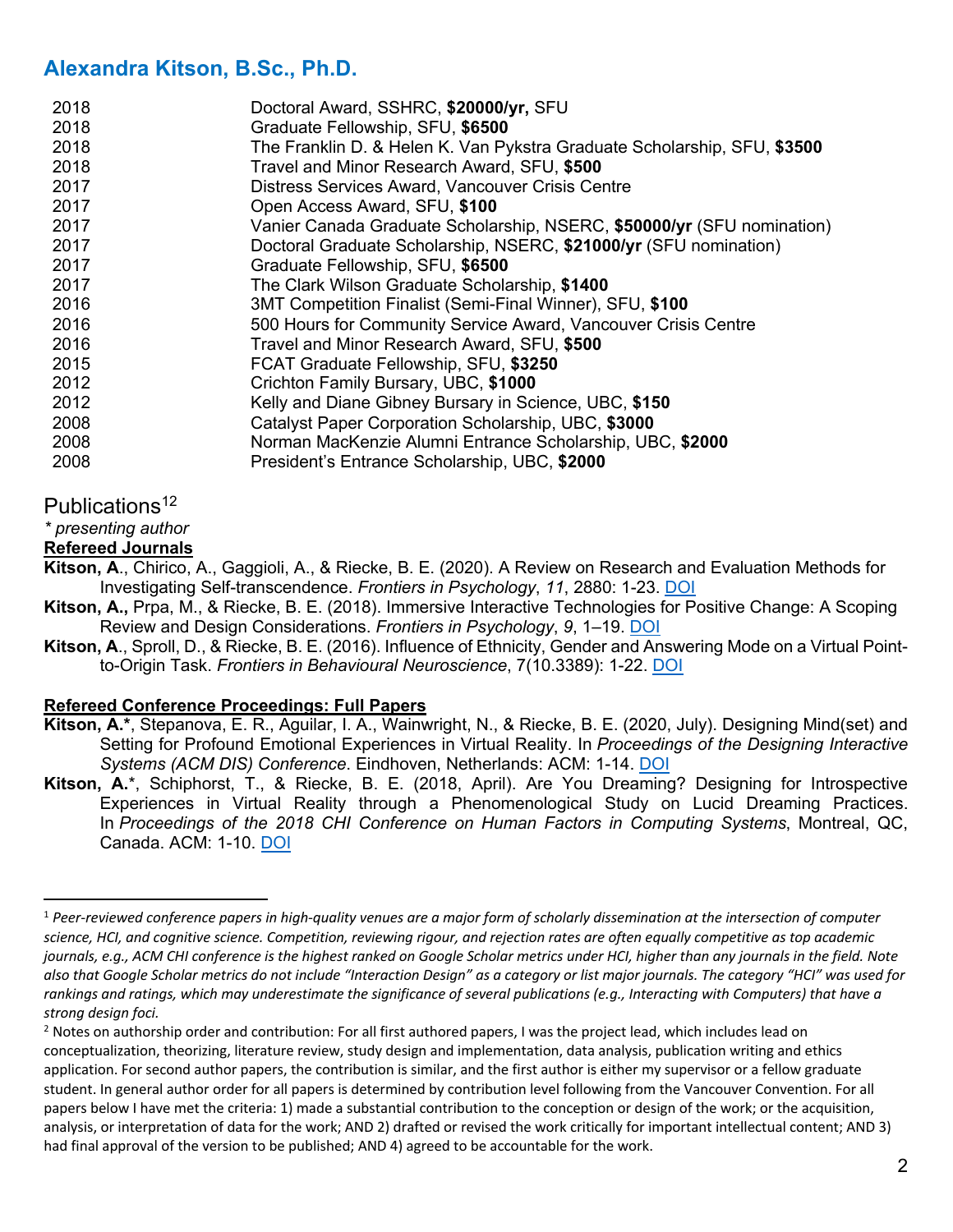- **Kitson, A.,** Hashemian, A. M., Stepanova, E. R., Kruijff, E., & Riecke, B. E.\* (2017). Comparing Leaning-Based Motion Cueing Interfaces for Virtual Reality Locomotion. Presented at 3DUI, LA, CA, USA: 73–82. DOI
- Stepanova, E. R.\*, Schiphorst, T., **Kitson, A.**, von der Heyde, M., & Riecke, B. E. (2017, July). Gathering and Apply Guidelines for TeleSpider Design for Urban Search and Rescue Applications on a Mobile Robot. In M. Kurosu (Ed.), Human-Computer Interaction. Interaction Contexts, HCI 2017, Cham: Springer, Vol. 10272: 562 – 581. link
- Kruijff, E.\*, Riecke, B. E., Trepkowski, C., & **Kitson, A**. (2015). Upper Body Leaning can affect Forward Self-Motion Perception in Virtual Environments. Presented at the SUI '15: Symposium on Spatial User Interaction, Los Angeles, CA, USA: ACM: 103–112. DOI

#### **Refereed Conference Proceedings: Short Papers**

- **Kitson, A.**\*, DiPaola, S., & Riecke, B. E. (2019, June). Can We Support Lucid Dreaming Practices with a Creative Deep Learning Algorithm and Immersive Virtual Reality Biofeedback System? Poster presentation at the 24<sup>rd</sup> Annual CyberPsychology, CyberTherapy & Social Networking Conference, Norfolk, VA, USA.
- **Kitson, A.**\*, Stepanova, E. R., Aguilar, I., Wainwright, N., & Riecke, B.E. (2019, June). Transcending the Lab: Using Storytelling and Theatre Practices to Support Self-Transcendent Experiences in Virtual Reality. 20-minute oral presentation at the 24<sup>rd</sup> Annual CyberPsychology, CyberTherapy & Social Networking Conference, Norfolk, VA, USA.
- **Kitson, A.**\*, DiPaola, S., & Riecke, B. E. (2019, May). Lucid Loop: A Virtual Deep Learning Biofeedback System for Lucid Dreaming Practice. In *Extended Abstracts of the 2019 CHI Conference on Human Factors in Computing Systems Extended Abstracts*, Glasgow, UK. ACM: 1-6. DOI
- **Kitson, A.**\*, & Riecke, B. E. (2018, June). Going Beyond: Lucid Dreaming as a Lens into Transformative Experience Design for Virtual Reality. 20-minute symposium presentation at the  $23<sup>rd</sup>$  Annual CyberPsychology, CyberTherapy & Social Networking Conference, Gatineau, QC, Canada.
- Stepanova, E. R.\*, Quesnel, D., **Kitson, A.**, Prpa, M., Aguilar, I., & Riecke, B. E. (2018, June). A framework for studying transformative experiences through VR. 20-minute symposium presentation at the 23<sup>rd</sup> Annual CyberPsychology, CyberTherapy & Social Networking Conference, Gatineau, Canada.
- Hashemian, A. M., **Kitson, A.**, Nguyen-Vo, T., Benko, H., Stuerzlinger, W., & Riecke, B. E.\* (2018, March). Investigating a Sparse Peripheral Display in a Head-Mounted Display for VR Locomotion (2-pg extended abstract and poster). Presented at the IEEE Virtual Reality 2018, Reutlingen, Germany: IEEE.
- **Kitson, A.**\*, Nguyen-Vo, T., Hashemian, A. M., Stepanova, E. R., & Riecke, B. E. (2017, November). A User Study Comparing Two Low-Cost Chair Interfaces for Embodied Virtual Locomotion. Talk presented at Psychonomic 58th Annual Meeting, Vancouver, BC, Canada.
- Stepanova, E. R.\*, Quesnel, D., **Kitson, A.,** Prpa, M., & Riecke, B. E. (2017, November). Virtual Reality as a Tool for Inducing and Understanding Transformative Experiences. Poster presented at the Psychonomic Society 58th Annual Meeting, Vancouver, BC, Canada.
- **Kitson, A.**, Hashemian, A. M., Stepanova, E. R., Kruijff, E., & Riecke, B. E.\* (2017). Lean Into It: Exploring Leaning-Based Motion Cueing Interfaces for Virtual Reality Movement. IEEE Virtual Reality (VR), LA, CA: 215-216. **DOI**
- Freiberg, J., **Kitson, A.**, & Riecke, B. E.\* (2017). Development and Evaluation of a Hands-Free Motion Cueing Interface for Ground-Based Navigation. IEEE VR, LA, CA: 273-274. DOI
- **Kitson, A.**, Riecke, B. E.\*, Grechkin, T. Y., Von Der Heyde, M. (2016, May). Effect of Physical Rotations and Gender for Navigation Performance in Virtual Environments. Poster presented at the International Meeting of the Psychonomic Society, Grenada, Spain.
- Riecke, B. E.\*, Stepanova, E. R., & **Kitson, A.** (2016, May). New response patterns in point-to-origin tasks depending on stimulus type and response mode. Talk presented at the International Meeting of the Psychonomic Society, Granada, Spain.
- Prpa, M., Quesnel, D., Vidyarthi, J., **Kitson, A.**, & Riecke, B.E.\* (2016, April). Sonic Cradle–Immersive interaction design combining breathing and neurofeedback to foster focused attention meditation on breath. In ICM, 2nd international conference on mindfulness, Rome, Italy.
- Bayatpour, S., Bernardet, U., Dipaola, S., **Kitson, A**.\*, & Riecke, B. E. (2015, August). Exploring Facial Expressions for Human-Computer Interaction: Combining Visual Face Tracking and EMG Data to Control a Flight Simulation Game. In Proceedings of ISEA 2015. ISEA 2015: 1-7.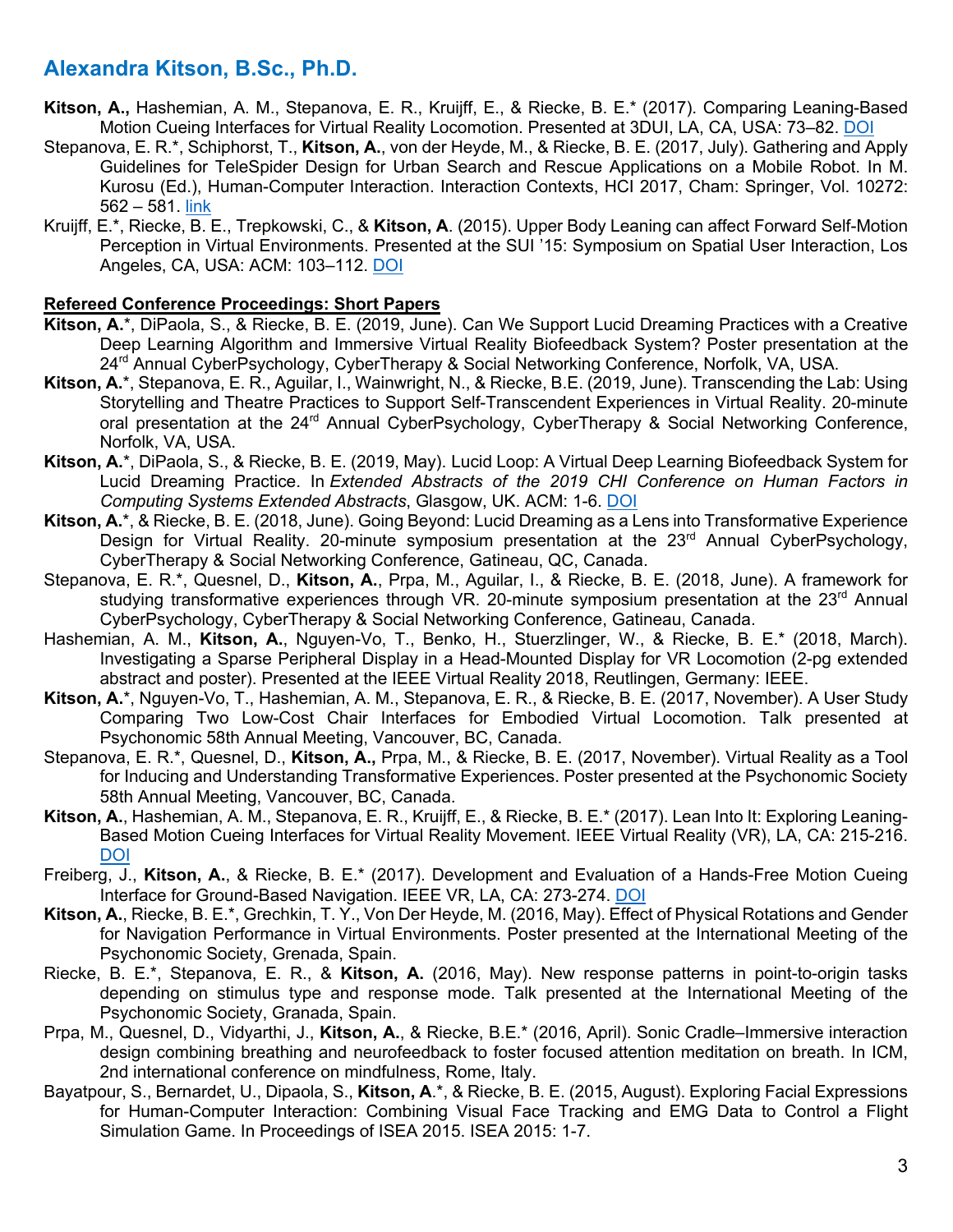- **Kitson, A**., Riecke, B. E.\*, Hashemian, A. M., & Neustaedter, C. (2015). NaviChair: Evaluating an embodied interface using a point-to-origin task to navigate virtual reality. Presented at the SUI '15: Symposium on Spatial User Interaction, Los Angeles, CA, USA: ACM: 123–126. DOI
- **Kitson, A**.\*, Sproll, D., & Riecke, B. E. (2014). Does Movement Experience Influence Navigation Strategy in a Virtual Point-to-Origin Task? Poster, Psychonomics 2014, LA, USA.

#### **Juried or Refereed, Archival Workshop Papers**

- **Kitson, A.\***, Desnoyers-Stewart, J., Miller, N., Adhikari, A., Stepanova, E. R., & Riecke, B. E. (2020). Can We Trust What's Real? Using Fiction to Explore the Potential Dissociative Effects of Immersive Virtual Reality. Presented at the Ethics of MR'20 Workshop at ACM CHI 2020 (Exploring Potentially Abusive Ethical, Social and Political Implications of Mixed Reality Research in HCI), Honolulu, HI, USA: ACM: 1-4.
- **Kitson, A.**\*, Buie, E., Stepanova, E. R., Chirico, A., Riecke, B. E., & Gaggioli, A. (2019, May). Transformative Experience Design: Using Interactive Technologies and Narrative to Support Transformative Experiences. In *Extended Abstracts of the 2019 CHI Conference on Human Factors in Computing Systems Extended Abstracts*, Glasgow, UK. ACM: 1-4. DOI
- **Kitson, A.**\***,** Gaggioli, A., & Riecke, B. E. (2019). Digital Wellbeing: Considering Self-transcendence. CHI International Workshop on Designing for Digital Wellbeing, Glasgow, UK. ACM: 1-4.
- **Kitson, A.**, & Riecke, B. E.\* (2018, March). Can Lucid Dreaming Research Guide Self-Transcendent Experience Design in Virtual Reality? Presented at the Virtual and Augmented Reality for Good Workshop at IEEE Virtual Reality 2018, Reutlingen, Germany: IEEE: 1-4.
- Tong, X., **Kitson, A.\***, Salimi, M., Gromala, D., & Riecke, B. E. (2016, March). Lost Spirit: An Embodied Flying Experience in a Virtual Reality Game with Kinect. IEEE International Workshop on Mixed Reality Art (MRA), Greenville, SC: 5-6. DOI
- **Kitson, A.\***, Riecke, B. E., & Stepanova, E. R. (2015). Influence of Movement Expertise on a Virtual Point-to-Origin Task. Presented at the MOCO'15 – 2nd International Workshop on Movement and Computing, Vancouver, Canada: ACM: 100–103. DOI

#### **Non-refereed Conference Proceedings**

- **Kitson, A.**\*, Prpa, M., & Riecke, B. E. (2017, October). Designing virtual environments for breath-awareness and eliciting positive affective states. Poster presented at the 3rd Annual Innovations in Psychiatry and Behavioral Health: Virtual Reality and Behavior Change, Stanford, CA, USA.
- **Kitson, A**.\*, Riecke, B. E., & Vidyarthi, J. (2014). Sonic Cradle: Investigating Meditative Aspects of an Interactive Technology. In NCE-GRAND 2014 Conference. Ottawa, Canada: 1–4.

#### **Work in Progress**

- Antle, A. & **Kitson, A.** 1,2,3,4 Tell me how to grow more: A position paper on children, design ethics and biowearables. International Journal of Child-Computer Interaction, Special Issue on Ethics, Elsevier, (under review).
- **Kitson, A.,** Antle, A., Murai, Y., Adibi, A., Candau, Y., Desnoyers-Stewart, J., Jacobs, K. & Dao-Kroeker, Z.. Scaffolding reflection on potential ethicalimpacts of biowearables in a critical making workshop for youth. FabLearn Europe 2021 Conference, (short paper under review).
- Murai, Y., Antle, A., **Kitson, A.,** Adibi, A., Candau, Y., Desnoyers-Stewart, J., Jacobs, K. & Dao-Kroeker, Z. Scaffolding online distributed critical making: lessons learned. FabLearn Europe 2021 Conference, (full paper under review).
- **Kitson, A.,** Muntean, R., Riecke, B. E., & DiPaola, S. Exploring focused attention with a neurofeedback and virtual reality system for lucid dreaming. International Conference on Multimodal Interaction, (in progress, submission expected May 26, 2021).
- Desnoyers-Stewart, J., Cuykendall, S., **Kitson, A.,** Riecke, B. E., & Schiphorst, T. Immersive Installation for Creative Expression and Public Performance: Transcending Perception. (data analysis).

### Scholarly and Professional Activities

#### **Invited Presentations**

2019-10 **VR/AR Association Global Summit,** Vancouver, BC, CAN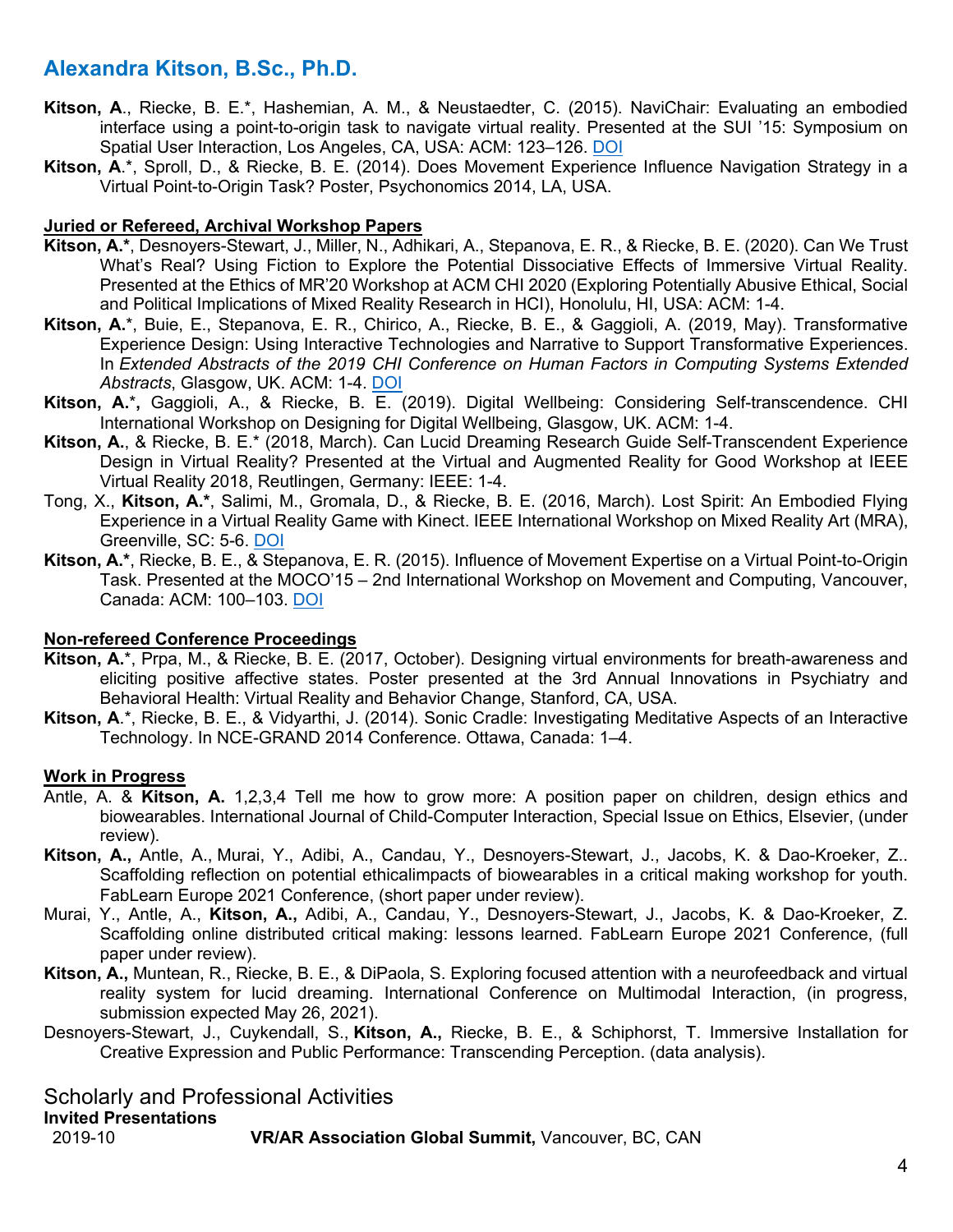|                                                | Lucid Loop: A Virtual Deep Learning Biofeedback System for Lucid Dreaming                                             |
|------------------------------------------------|-----------------------------------------------------------------------------------------------------------------------|
|                                                | Practice. International invited 5 min. oral presentation.                                                             |
| 2019-02                                        | Dream x Engineering Workshop, MIT Media Lab, Cambridge, MA, USA                                                       |
|                                                | Lucid Loop: A VR Bioresponsive System using Creative Artificial Intelligence for Lucid                                |
|                                                | Dreaming Practices. International invited 15 min. oral presentation.                                                  |
| 2017-06                                        | AR/VR Meetup, Centre for Digital Media, Vancouver, BC, CAN                                                            |
|                                                | Teaching VR Development: lessons learned from High School and Undergraduate                                           |
|                                                | courses. Local invited 10 min. oral presentation.                                                                     |
| 2017-11                                        | Colloquium, SFU, Surrey, CAN                                                                                          |
|                                                | Are You Dreaming? A Phenomenological Study of Lucid Dreaming for Designing                                            |
|                                                | Virtual Reality. Local invited 30 min. oral presentation.                                                             |
| 2016-07                                        | The University Women's Club of Vancouver, BC, CAN                                                                     |
|                                                | Moving Through Virtual Reality: Is Illusory Self-Motion (Vection) More Than a Cool                                    |
|                                                | Sensory Experience? Local invited 5 min. oral presentation.                                                           |
| 2015-11                                        | Colloquium, SFU, Surrey, CAN<br>Spatial Navigation and Orientation in Virtual Reality and Application in the Creation |
|                                                | an Experiential. Local invited 30 min. oral presentation.                                                             |
|                                                |                                                                                                                       |
| <b>Conference and Exhibition Participation</b> |                                                                                                                       |
| 2019-08                                        | Richmond World Festival Digital Carnival, Richmond, BC, CAN                                                           |
|                                                | Transcending Perception: interactive virtual reality installation that allows participants                            |
|                                                | to collaborate in the creative, improvisational production of multisensory experiences.                               |
|                                                | Artist credit: John Desnoyers-Stewart                                                                                 |
| 2017-05                                        | Consumer Virtual Reality (CVR) Conference, Vancouver, BC, CAN                                                         |
|                                                | Low-cost Consumer Locomotion Interfaces for Virtual Navigation. Local                                                 |
|                                                | demonstration booth.                                                                                                  |
| 2016-05                                        | Consumer Virtual Reality (CVR) Conference, Vancouver, BC, CAN                                                         |
|                                                | TeleSpider: Investigating Motion-Cueing Interfaces for Control of a Remote Robotic                                    |
|                                                | Spider. Local demonstration booth.                                                                                    |
| <b>Continuing Education Activities</b>         |                                                                                                                       |
| $2015 - 09 - 2015 - 12$                        | Certificate Program in University Teaching and Learning, SFU                                                          |
|                                                | Four-month, 120 hour, Senate approved non-credit certificate. Full scale course                                       |
|                                                | design, teaching philosophy statement, presentations                                                                  |
| 2015-08                                        | Instructional Skills Workshop, SFU                                                                                    |
|                                                | 3-day workshop involving the following:                                                                               |
|                                                | * planning lessons and delivering them effectively,                                                                   |
|                                                | * developing participatory instructional activities,                                                                  |
|                                                | * providing and receiving effective feedback,                                                                         |
|                                                | * creating and participating in meaningful discussions about teaching                                                 |
|                                                |                                                                                                                       |
| Grants<br>2010                                 | <b>SELLInnovator</b> <i>Woorphips and Tophnical Annarol Spod funding</i> \$15,000                                     |
|                                                |                                                                                                                       |

| 2019 | <b>SFU Innovates, Wearables and Technical Apparel Seed-funding, \$15,000</b>                                   |
|------|----------------------------------------------------------------------------------------------------------------|
|      | AGE-WELL Digital Health Circle: Wearables for Embodied Telepresent Human                                       |
|      | Connection. Co-wrote application.                                                                              |
| 2019 | <b>SSHRC Institutional Grant, \$7,000</b>                                                                      |
|      | Synchronization through a Virtual Reality installation for interpersonal connection. Co-<br>wrote application. |
| 2018 | <b>SSHRC Doctoral Award, \$20,000</b>                                                                          |
|      | Putting the Human Back in Human-Computer Interactions: Designing Positive                                      |
|      | Experiences for Young Adults to Increase Meaningful Connection through Virtual and                             |
|      | Augmented Realities. Independent application.                                                                  |
| 2017 | <b>SSHRC Institutional Grant, \$10,000</b>                                                                     |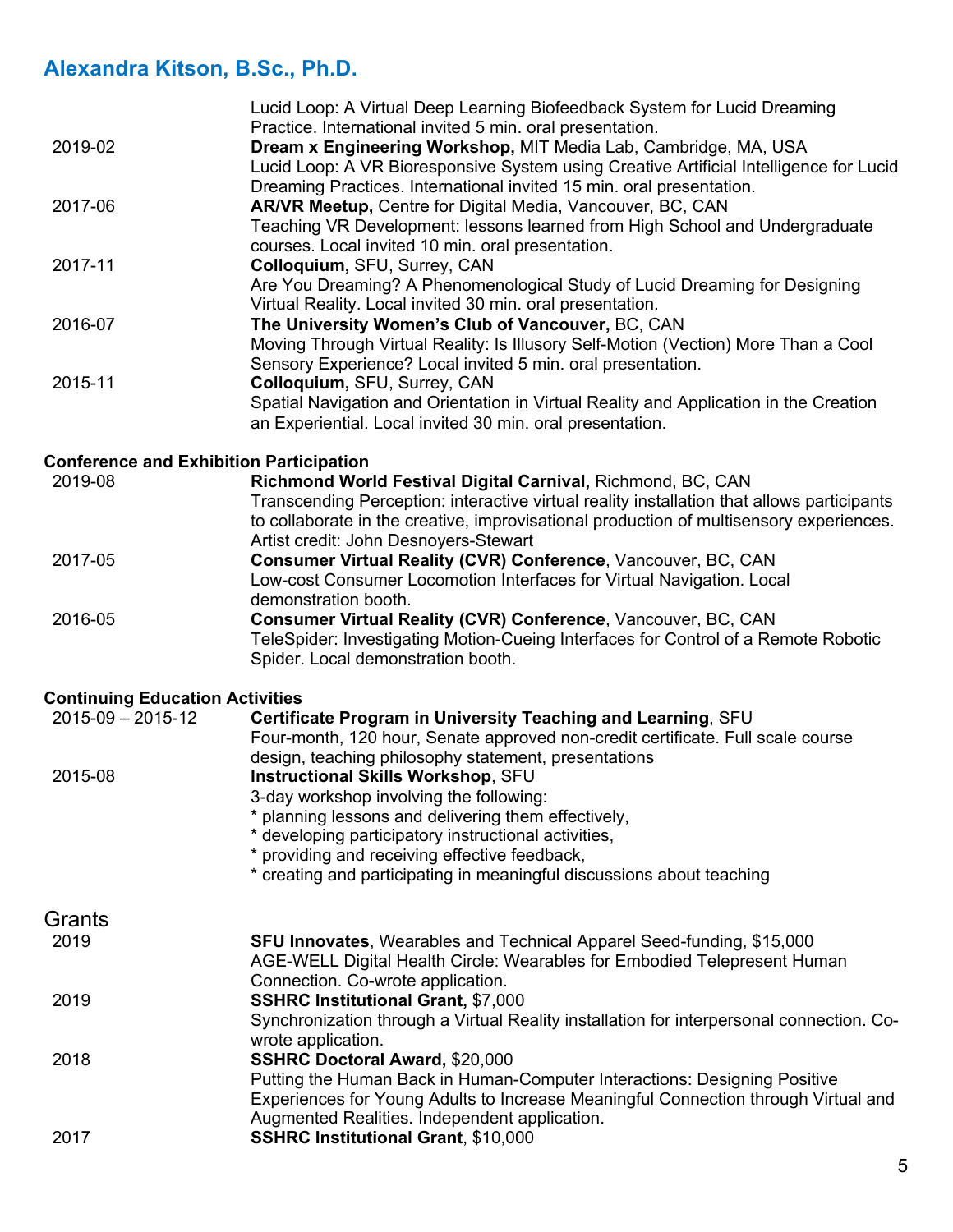|                           | Understanding the Overview Effect Delivered through Virtual Reality for Creating<br>Positive Change: Phenomenological and Quantitative Approaches. Co-wrote  |
|---------------------------|--------------------------------------------------------------------------------------------------------------------------------------------------------------|
|                           | application.                                                                                                                                                 |
| 2017                      | NSERC Engage Grant, NGX Interactive, \$25,000                                                                                                                |
|                           | EarthGazement: a virtual reality experience of the overview effect. Co-wrote<br>application.                                                                 |
| 2016                      | NSERC Engage Grant, Archiact, \$25,000                                                                                                                       |
|                           | Using motion seats for enhancing locomotion and immersion in VR. Co-wrote                                                                                    |
|                           | application.                                                                                                                                                 |
| <b>Research Positions</b> |                                                                                                                                                              |
| $2021-02$ – present       | Postdoctoral Fellow, TECI Lab, SFU                                                                                                                           |
|                           | Research on the potential ethical impacts of biowearables on youth and research on                                                                           |
|                           | understanding the impact of COVID on children (see below). Assisting Dr. Antle in lab                                                                        |
|                           | organization, software and data management, equipment management, and student                                                                                |
|                           | supervision. Writing interdisciplinary papers for venues that intersect with HCI, children,                                                                  |
|                           | and education.                                                                                                                                               |
| $2020 - 10 - 2021 - 01$   | Research Assistant, TECI Lab, SFU                                                                                                                            |
|                           | Co-design study with children in understanding the impact and coping strategies during                                                                       |
|                           | COVID-19 as a way to inform the design of an app for helping children connect and                                                                            |
|                           | access resource remotely.                                                                                                                                    |
| $2019 - 12 - 2021 - 01$   | Research Assistant, TECI Lab, SFU                                                                                                                            |
|                           | A participatory approach to explore the potential ethical impacts of biowearables,                                                                           |
|                           | involving creating and running youth workshops in critical making of a biowearable-                                                                          |
|                           | tangible. My role is in leading a small team of graduate and undergraduate students in                                                                       |
|                           | prototyping a biowearable-tangible system, facilitating meetings, project management,                                                                        |
|                           | and co-authoring a paper.                                                                                                                                    |
| $2019 - 10 - 2020 - 12$   | Research Assistant, iSPACE Lab, SFU                                                                                                                          |
|                           | AGE-WELL Digital Health Circle project exploring and developing a wearable system                                                                            |
|                           | for embodied human telepresent communication and connection. My role is in initial                                                                           |
|                           | prototyping through participatory design, concept validation, and community<br>dissemination through workshops, presentations, exhibitions, and publications |
| $2019 - 10 - 2020 - 07$   | Research Assistant, iSPACE Lab, SFU                                                                                                                          |
|                           | NEK/NASA research project exploring virtual earthgazing as a countermeasure to                                                                               |
|                           | augment sensory stimulation during isolation and confinement. My role is in facilitating                                                                     |
|                           | and consulting on project design and development of a virtual reality experience with                                                                        |
|                           | the HTC Vive Pro Eye.                                                                                                                                        |
| $2019-09 - 2020-08$       | Research Assistant, iSPACE Lab, SFU                                                                                                                          |
|                           | SSHRC small institutional grant exploring the potential of immersive public art                                                                              |
|                           | installations to support the feeling of connection between participants. I helped consult                                                                    |
|                           | on the two projects as case studies, as well as collect data at a public digital art                                                                         |
|                           | showcase. Data analysis is still in progress.                                                                                                                |
| $2019-09 - 2020-05$       | Digital Media Facilitator, Maker and Media Commons, SFU Library                                                                                              |
|                           | Course and website content creator for the AR/VR studio, video recording and                                                                                 |
|                           | production studio, and podcast and interview recording and editing studio. Designed                                                                          |
|                           | and facilitated workshops for SFU students, faculty, and staff.                                                                                              |
| $2019-07 - 2019-08$       | Data Analyst, TECI Lab, SFU                                                                                                                                  |
|                           | Qualitative thematic analysis with interview transcripts investigating whether and in                                                                        |
|                           | what ways 360 video enables people to better understand issues around sustainability                                                                         |
|                           | and care more about sustainability.                                                                                                                          |
| $2019-07 - 2019-09$       | Research Assistant, Teaching and Learning Development Grant, SFU                                                                                             |
|                           | Investigated the affordance of media-rich project-based immersive learning                                                                                   |
|                           | environments and how to adapt an agile process and regular feedback to enhance                                                                               |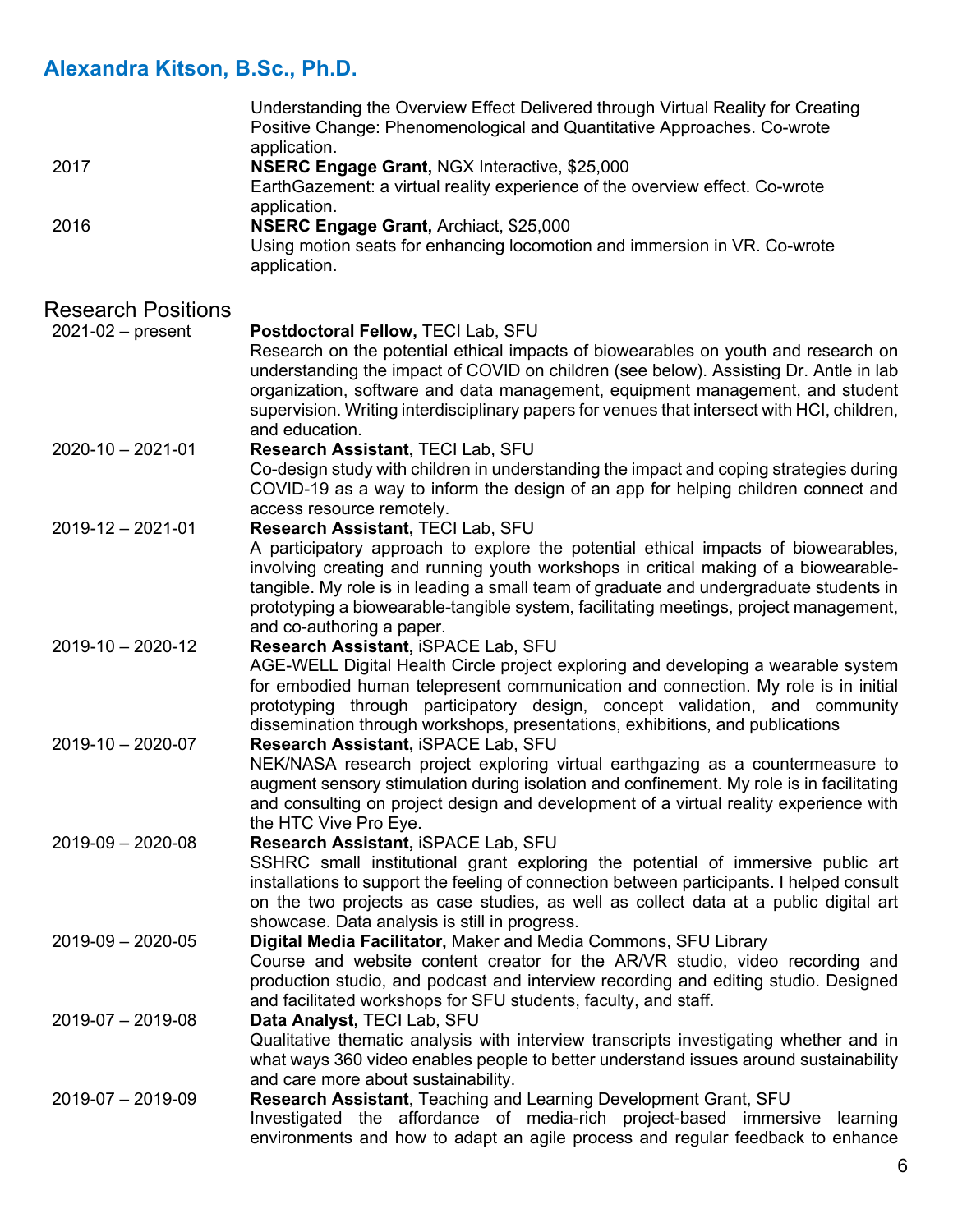|                         | student learning and development during a course offering. I performed both<br>quantitative and qualitative analysis on a rich set of data interviews, focus groups, video<br>observations, surveys, and written reflections. Working together with another RA, I<br>helped consult with the course lecturers and the education consultant in writing the                                                                                                                                                                            |
|-------------------------|--------------------------------------------------------------------------------------------------------------------------------------------------------------------------------------------------------------------------------------------------------------------------------------------------------------------------------------------------------------------------------------------------------------------------------------------------------------------------------------------------------------------------------------|
| $2018 - 02 - 2018 - 04$ | final report.<br>Data Analyst, English Department, SFU<br>Quantitative data analysis on a study investigating the effects of an in-class<br>mindfulness meditation session on undergraduate students' self-reported stress and<br>focus levels.                                                                                                                                                                                                                                                                                      |
| $2017 - 03 - 2018 - 03$ | Research Assistant, iSPACE Lab & TECI Lab, SFU<br>SSHRC small institutional grant investigating the awe-inducing experience leading to<br>an awareness shift experienced by space travelers who see Earth from space -<br>otherwise known as the "overview effect". My role was in conducting a literature review<br>and assisting in formulating research questions, study design, and techniques for<br>conducting qualitative interviews and physiological correlates.                                                            |
| $2017 - 03 - 2017 - 09$ | Research Assistant, iSPACE Lab, SFU<br>NSERC Engage grant with NGX Interactive, a digital content creator for exhibits based<br>in Vancouver. I consulted on study design, transcribed interview data, and facilitated in<br>data collection (Stepanova et al., Psychonomics 2017).                                                                                                                                                                                                                                                  |
| $2015-09 - 2016-02$     | Research Assistant, iSPACE Lab, SFU                                                                                                                                                                                                                                                                                                                                                                                                                                                                                                  |
| and                     | Lead graduate student on NSERC Engage and Engage Plus grants with Archiact                                                                                                                                                                                                                                                                                                                                                                                                                                                           |
| $2017 - 01 - 2017 - 06$ | Interactive, a mobile VR games company based in Vancouver. Our team investigated<br>developing a Unity plug-in to help VR developers avoid simulator sickness in their<br>projects. My role was in literature review, product design, virtual environment creation,<br>user studies, experimental design, and statistical analysis. I was the lead and main<br>contact for presenting our demo at the CVR conference in Vancouver (Kitson et al.,<br>Psychonomics 2017; Hashemian et al., IEEEVR 2018; Stepanova et al., HCII 2017). |
| $2015 - 01 - 2015 - 06$ | Research Assistant, iSPACE Lab, SFU<br>NSERC Engage grant with Christie Digital. Lead graduate student for a team for<br>research and design of a flight simulator. My role was in experimental design, running<br>an experiment, user testing, and statistical analysis.                                                                                                                                                                                                                                                            |
| $2014 - 12 - 2015 - 05$ | Research Assistant, iSPACE Lab, SFU<br>NSERC Engage grant with Perkins & Will, an architectural firm based in Vancouver.<br>Our team researched and developed an embodied interface to help practicing<br>architects and their clients better envision, create, and explore their 3D models<br>(Freiberg et al., SAP 2016).                                                                                                                                                                                                          |
| $2014 - 05 - 2015 - 05$ | Research Assistant, Moving Stories Group, SFU & Emily Carr<br>Part of the Moving Stories SSHRC Insight partnership grant with Thecla Schiphorst, I<br>investigated the effects of movement experience on spatial orientation in virtual<br>environments. (Kitson et al., ISEA 2015, Kitson et al., MOCO 2015 & Kitson et al.,<br>Psychonomics 2014).                                                                                                                                                                                 |
| $2014 - 01 - 2014 - 06$ | Research Assistant, GRAND NCE, SFU<br>Lead a mixed methods study on the effects of an immersive, biofeedback soundscape<br>named Sonic Cradle for mindfulness meditation. I wrote a short paper and presented<br>the results (Kitson et al., GRAND NCE 2014).                                                                                                                                                                                                                                                                        |
| $2013 - 01 - 2013 - 08$ | Research Assistant, iSPACE Lab, SFU<br>Co-lead student researcher on a virtual point-to-origin task study, investigating<br>individual effects on spatial orientation in virtual environments. Together with another<br>research student, I helped inform the study design, collected data from over 500<br>participants, and analyzed that data. I also co-wrote the journal paper (Kitson et al.,<br>Frontiers 2016).                                                                                                              |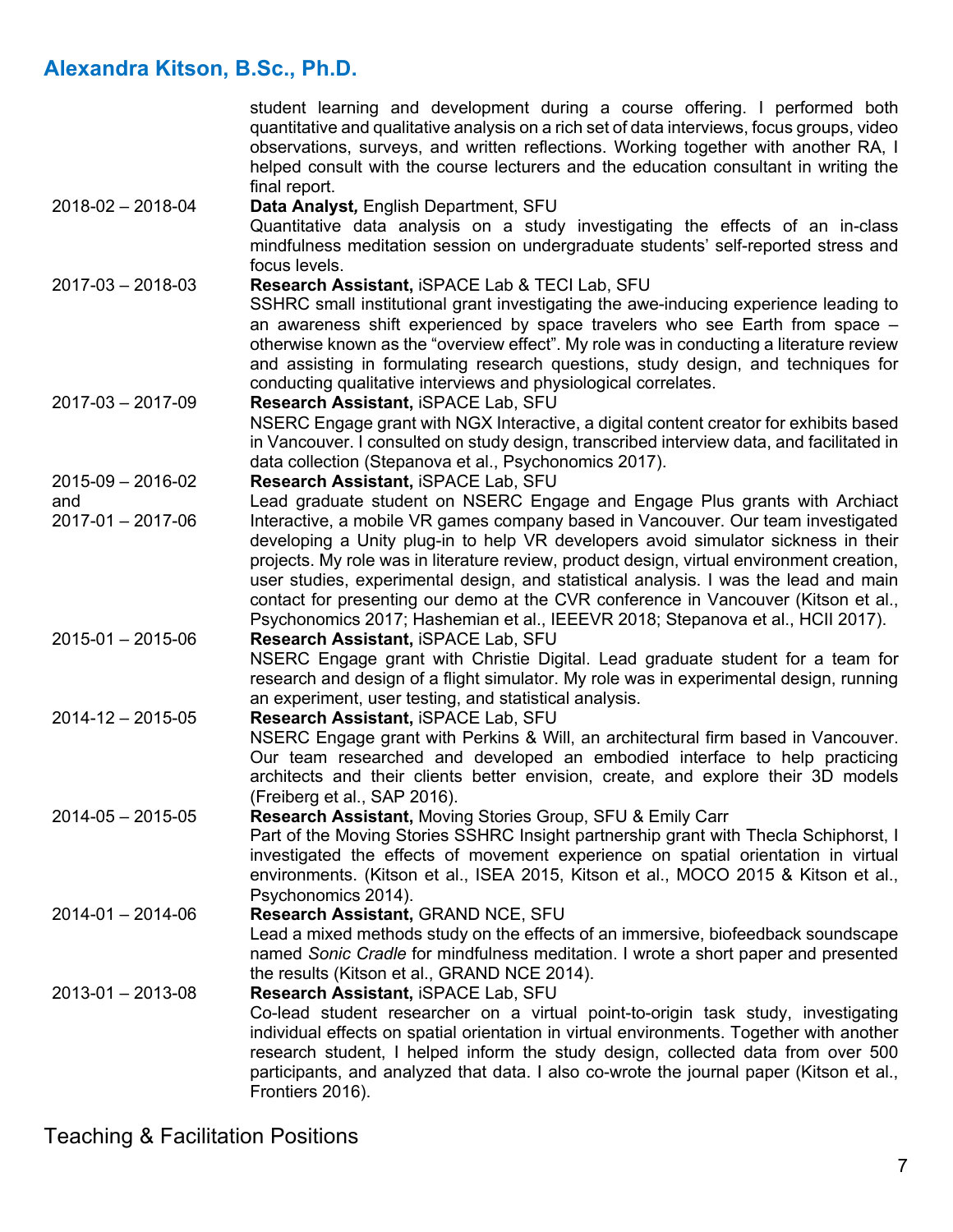| $2021 - 01 - 2021 - 04$ | <b>Teaching Assistant, Simon Fraser University</b><br>IAT 445: Immersive Environments. 48 students. Leading technical workshops, marking                                    |
|-------------------------|-----------------------------------------------------------------------------------------------------------------------------------------------------------------------------|
| $2020 - 09 - 2020 - 12$ | papers and exams, and redesigned material for remote learning.<br><b>Teaching Assistant, Simon Fraser University</b>                                                        |
|                         | IAT 445: Immersive Environments. 40 students. Lead technical workshops, marked<br>papers and exams, and redesigned material for remote learning.                            |
| $2020 - 01 - 2020 - 04$ | <b>Teaching Assistant, Simon Fraser University</b><br>IAT 802: Quantitative Research Methods. 22 students. Lead workshops on statistical                                    |
|                         | methods with JMP and SPSS. I helped students design, conduct, and analyze                                                                                                   |
| $2019-09 - 2019-09$     | quantitative research experiments.<br>Lecturer (temp), Simon Fraser University                                                                                              |
|                         | IAT 804: Foundations of Research Design. 22 students. Filled in as lecturer during the                                                                                      |
|                         | first three weeks of class. Performed 1.5 hr lectures followed by 1.5hr activities.                                                                                         |
|                         | Organized guest lecture with ethics board staff.                                                                                                                            |
| $2019-09 - 2020-05$     | Media and Maker Commons Facilitator, Library, SFU                                                                                                                           |
|                         | Collaborative, hands-on learning space where I facilitated play and making with tools                                                                                       |
|                         | such as a 3D printer, laser cutter, recording studio, podcast studio, sewing machine,                                                                                       |
|                         | virtual reality headset, and 360 video recorders. I created Canvas course content,<br>website descriptions, on-site orientation manuals, and online workshops. website link |
| $2018 - 09 - 2018 - 12$ | <b>Teaching Assistant, Simon Fraser University</b>                                                                                                                          |
|                         | IAT 804: Foundations of Research Design. 20 students. Redesigned and refined                                                                                                |
|                         | activities and course material based on last-year's feedback. Graded assignments,                                                                                           |
|                         | held tutorials, and monitored online discussion forum. Organized mock-conference on                                                                                         |
|                         | EasyChair with student reviews.                                                                                                                                             |
| $2018 - 01 - 2018 - 04$ | <b>Teaching Assistant, Simon Fraser University</b>                                                                                                                          |
|                         | IAT 802: Quantitative Research Methods. 9 students. Co-created an online, public                                                                                            |
|                         | guide to statistical methods with JMP and SPSS. Lead tutorials, graded assignments,                                                                                         |
|                         | and implemented just-in-time-teaching methods.                                                                                                                              |
| $2017 - 09 - 2017 - 12$ | <b>Teaching Assistant, Simon Fraser University</b>                                                                                                                          |
|                         | IAT 804: Foundations of Research Design. 30 students. Designed and lead tutorial on                                                                                         |
|                         | statistical methods and phenomenology, facilitated in-class activities, marked                                                                                              |
|                         | assignments, and monitored online discussion forum.                                                                                                                         |
| $2017 - 05 - 2017 - 08$ | <b>Teaching Assistant, Simon Fraser University</b><br>IAT 445: Immersive Environments. 40 students. Lead technical workshops, marked                                        |
|                         | papers and exams, gave lectures, and organized end-of-term public showcase with                                                                                             |
|                         | industry and media invites.                                                                                                                                                 |
| $2016 - 09 - 2016 - 12$ | <b>Teaching Assistant, Simon Fraser University</b>                                                                                                                          |
|                         | IAT 445: Immersive Environments. 40 students. Lead technical workshops, marked                                                                                              |
|                         | papers, gave lectures, and developed course content for VR workshops. Provided                                                                                              |
|                         | general support and one-on-one assistance for students.                                                                                                                     |
| $2014 - 06 - 2017 - 08$ | Lead Instructor, Digital Media Academy, University of Washington & University of                                                                                            |
|                         | <b>British Columbia</b>                                                                                                                                                     |
|                         | Summer technology camps for kids aged 6-17, class sizes 4-30 students.                                                                                                      |
|                         | Game Design for Virtual Reality with Unity; Programming with Minecraft, Swift, and                                                                                          |
|                         | Processing; Introduction to Game Programming with Python & Java; Advanced Game                                                                                              |
|                         | Programming with C#; PC/iOS Game Development with Unity; Robotics and                                                                                                       |
|                         | Programming with LEGO EV3; Java for App & Game Development; Programming &<br>App Development for iPhone & iPad                                                              |
| $2013 - 01 - 2013 - 05$ | <b>Teaching Assistant, University of British Columbia</b>                                                                                                                   |
|                         | COGS 300: Understanding and Designing Cognitive Systems. 25 students. Facilitated                                                                                           |
|                         | lab sessions with Lego Mindstorms, presented lectures, and marked papers and                                                                                                |
|                         | exams. Provided general support and one-on-one assistance for students.                                                                                                     |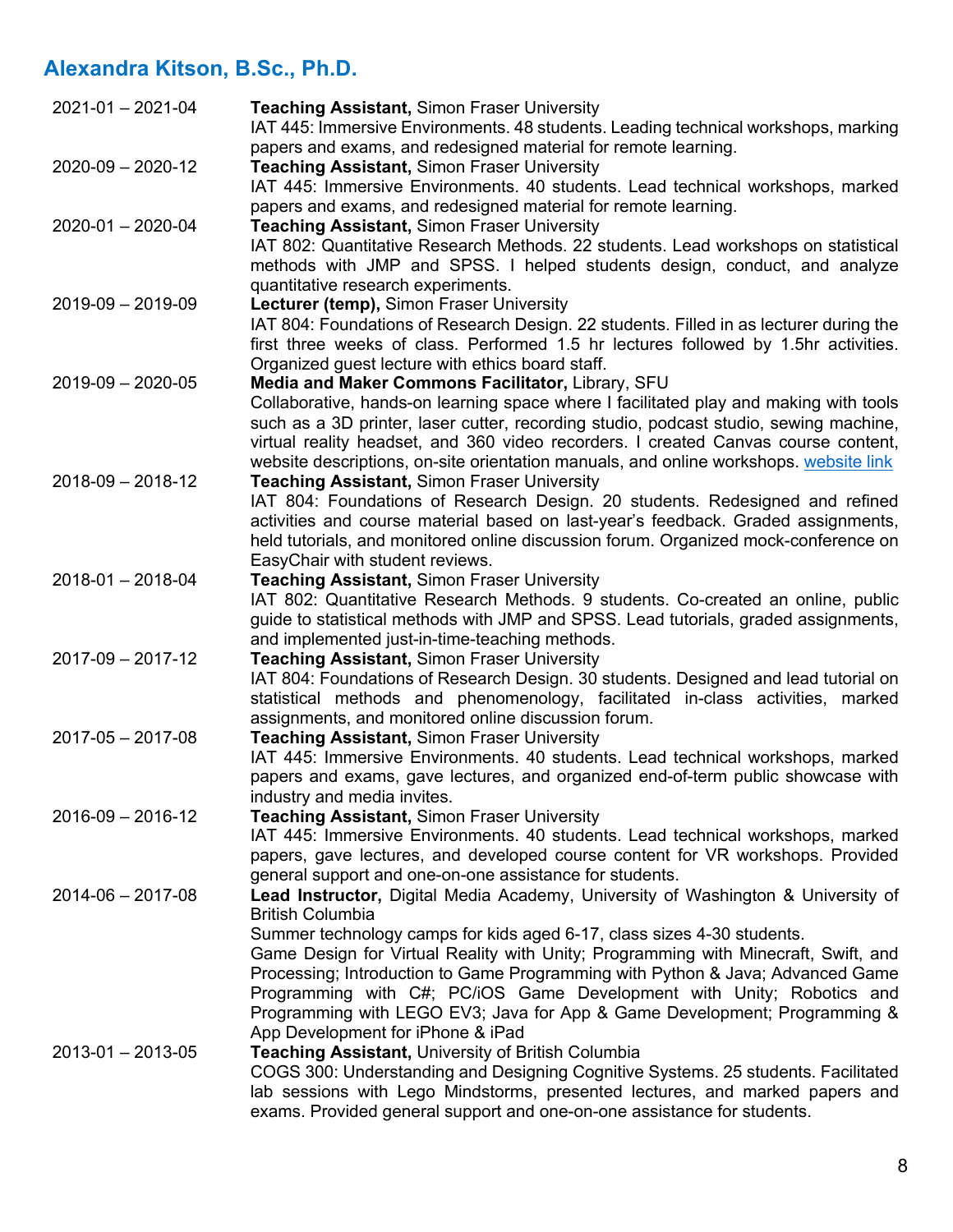| <b>Community Service</b> |                                                                                                                                                                                                                                                                                                                                                                                                                                              |
|--------------------------|----------------------------------------------------------------------------------------------------------------------------------------------------------------------------------------------------------------------------------------------------------------------------------------------------------------------------------------------------------------------------------------------------------------------------------------------|
| $2014 - 06 - 2019 - 06$  | <b>Distress Services Mentor, Crisis Intervention and Suicide Prevention Centre</b><br>Over 500 hours in a senior leadership role as a mentor to new volunteers, helping them<br>transition to independently supporting callers and chatters. I developed a training<br>checklist for a more structured and systematic approach to mentoring new volunteers,<br>as well as consulted with staff members in developing a new training program. |
| $2015 - 05 - 2015 - 08$  | <b>Undergraduate Mentor, Simon Fraser University</b>                                                                                                                                                                                                                                                                                                                                                                                         |
|                          | I supervised undergraduate research assistants to complete a summer thesis project<br>by assisting with research design and collecting data. I helped train the RAs in the<br>necessary research methods and software.                                                                                                                                                                                                                       |
| $2012 - 11 - 2019 - 06$  | Distress Services Volunteer, Crisis Intervention and Suicide Prevention Centre of BC<br>Over 500 hours of providing callers and chatters with support for alleviating emotional<br>distress and setting short term goals.                                                                                                                                                                                                                    |
| $2009 - 09 - 2011 - 09$  | Occupational Therapy Volunteer, Vancouver General Hospital                                                                                                                                                                                                                                                                                                                                                                                   |
| $2010 - 09 - 2013 - 05$  | Support for evening programs, facilitating crafts, music therapy, games, and outings.<br>First-year Mentorship Program, University of British Columbia                                                                                                                                                                                                                                                                                       |
|                          | I helped enable active involvement in orienting and guiding first year students, meeting<br>throughout the year for continued support.                                                                                                                                                                                                                                                                                                       |
| $2004 - 09 - 2008 - 08$  | Figure Skating Club CanSkate Instructor, Port McNeill Skating Club<br>Volunteer to teach children aged 5-12 the fundamentals of ice skating, organizing<br>games and activities around the curriculum.                                                                                                                                                                                                                                       |

# Academic Service

# **Memberships on Committees**

| <b>Reviewer</b><br>2021                                                                            | IMX 2021 Conference, double-blind, refereed: 1                                                                                                                                                                                                                                                                                                                                                                                                                                                                               | 9 |
|----------------------------------------------------------------------------------------------------|------------------------------------------------------------------------------------------------------------------------------------------------------------------------------------------------------------------------------------------------------------------------------------------------------------------------------------------------------------------------------------------------------------------------------------------------------------------------------------------------------------------------------|---|
| <b>Associate Chair</b><br>2021                                                                     | CHI 2021 LBW, single-blind, refereed: 7                                                                                                                                                                                                                                                                                                                                                                                                                                                                                      |   |
| <b>Memberships on Scholarly Societies</b><br>$2017 - present$<br>$2014 - present$<br>$2014 - 2017$ | <b>ACM Student Membership</b><br><b>IEEE Student Membership</b><br><b>Psychonomics Society Membership</b>                                                                                                                                                                                                                                                                                                                                                                                                                    |   |
| $2014 - 09 - 2015 - 08$                                                                            | departmental caucuses.<br>Vice-Chair, Graduate Caucus Student Association<br>Assisted the chair in their responsibilities and filled in when the chair was absent.                                                                                                                                                                                                                                                                                                                                                           |   |
| $2015 - 09 - 2019 - 12$                                                                            | <b>Caucus Representative, SFU Graduate Student Society</b><br>Primary representative of graduate students in university affairs. Helped to provide a<br>group benefit plan, grants and other funding, socials, student spaces, and support to                                                                                                                                                                                                                                                                                |   |
|                                                                                                    | PhD Representative, Graduate Program Committee<br>Met with a group of faculty members, including the current Grad Chair, once a month<br>to advocate for graduate students' needs. Examples of past GPC meeting agenda<br>items include graduate courses, IP rights, student experience, student recruitment, and<br>community building.                                                                                                                                                                                     |   |
| $2015 - 09 - 2019 - 12$<br>$2015 - 09 - 2019 - 08$                                                 | <b>Chair, Graduate Caucus Student Association</b><br>The main contact point for the caucus graduate student body. Responsible for<br>implementing Robert's Rules of Order for ensuring that meetings are run smoothly,<br>items on the agenda are discussed, procedures are followed, and people are heard at<br>the meeting. I lead a student-driven experience survey that was presented to the school<br>and faculty. I helped organized social events, writing, TA application, and annotated<br>bibliography workshops. |   |